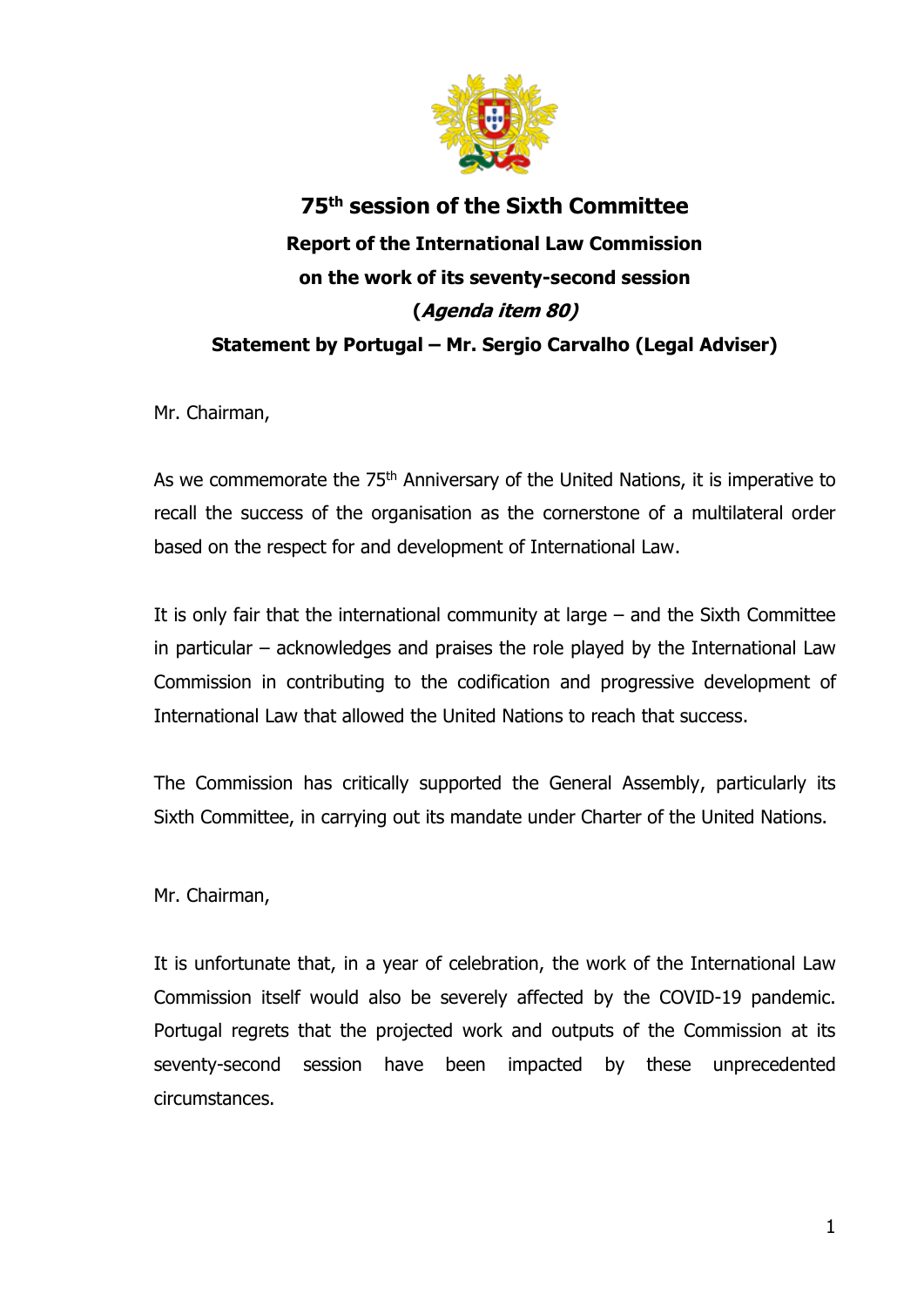

In light of this challenging situation, we fully understand and support the decisions taken by the General Assembly to ensure the health and safety of the Members of the International Law Commission and of the staff assisting them, as well as to guarantee that the necessary conditions are met for the Commission to carry out its work and deliberations in view of its intense current programme of work.

Mr. Chairman,

Allow me to thank *[the Chair / the Chair Designate]* of the International Law Commission, [Mr. Sturma / Mr. Hmoud], as well as the Secretariat, for their oral reports on the work carried out by the Commission this year.

We understand that the many difficulties experienced this year have not prevented the Commission from making progress where possible, by using technology and other means to assist their work, including by holding informal meetings such as the one that took place recently on September 3 <sup>rd</sup>.

Portugal would also like to thank the Special Rapporteurs – Mr. Tladi, **Ms**. Lehto and **Ms.** Escobar Hernández – for the oral presentations they made during the virtual informal session of October 28. We also express our appreciation for the informative remarks presented at the same session by Ms. Oral and Mr. Aurescu, Co-Chairs of the Study Group on Sea Level Rise in relation to International Law.

Mr. Chairman,

Portugal welcomes the extension of the deadline for comments to be submitted on certain topics currently studied by the Commission. This is a pragmatic approach that makes the most of the unfortunate situation that led to the postponement of the Seventy-Second Session of the Commission.